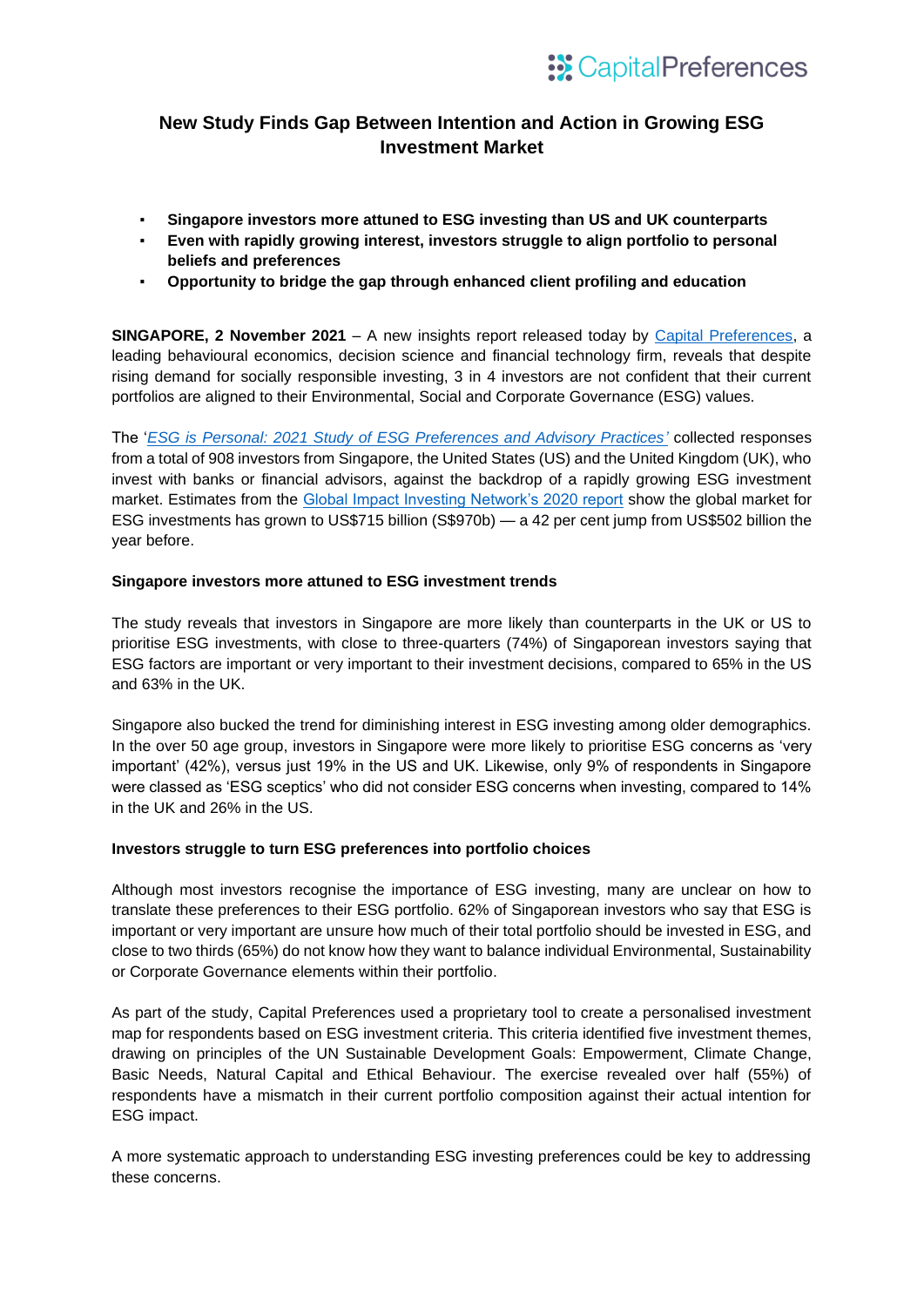### **Education for industry players key to bridging the gap**

The survey also showed that many investors lack the confidence to put their ESG investment preferences into practice due to confusion over ESG terms and concepts, conflicting ratings, and a lack of guidance on how to identify the right investments in this sector.

**Bernard Del Rey, Co-founder and Group CEO, Capital Preferences** said**,** "As interest in sustainable investing has grown, so has the complexity and variety of options available to investors, creating knowledge and confidence gaps within the industry and investment community. The financial services sector has a real opportunity to harness better data and insights to educate these investors."

Better information and guidance from financial advisors, who usually have the highest level of interaction with investors, could hold the key to bridging this gap. In Singapore, only one in five (20%) respondents believe their banks or financial advisors have been effective in explaining ESG concepts and terms to them. Even when investors receive ESG reports from their advisors or wealth managers, less than half (46%) say that the reports give them a clear understanding of the impact of their ESG investments.

Del Rey explained the opportunity for the financial services sector: "Four out of five investors we surveyed are being profiled using unsound and outdated methods, even though advances in technology allow us to create customised investor and advice profiles. We believe that the financial industry can use technology to transform investor profiling and help investors realise performance-driven ESG investing that is more closely aligned to their personal beliefs and preferences."

#### **– End –**

#### **For further information or media interviews, please contact:**

| Andrew Compton – Senior Account Manager | <b>Denise Beh - Senior Account Executive</b> |
|-----------------------------------------|----------------------------------------------|
| <b>Baldwin Boyle Group</b>              | <b>Baldwin Boyle Group</b>                   |
| Telephone: +65 9271 5507                | Telephone: +65 9618 5119                     |
| Email: andrew.compton@baldwinboyle.com  | Email: denise.beh@baldwinboyle.com           |

#### **About the** *ESG is Personal: 2021 Study of ESG Preferences and Advisory Practices*

The study, conducted by Capital Preferences in August 2021, collected responses from 908 investors who invest with banks or financial advisors. Survey respondents were distributed between Singapore (301), the United States (304) and the United Kingdom (303).

#### **About Capital Preferences**

Founded in 2014, Capital Preferences is a personalisation technology firm that uniquely understands and models human behaviour. Its suite of profiling tools helps the world's top financial firms understand latent insights about their clients, spanning Risk, ESG, Goals, Spending, and Insurance preferences. Capital Preferences enables wealth managers to improve the quality of advice and create more personalised and engaging experiences. Originating in the life work of a leading decision theorist and economist out of UC Berkeley, Capital Preferences' technology is a quantum leap over existing client profiling methods.